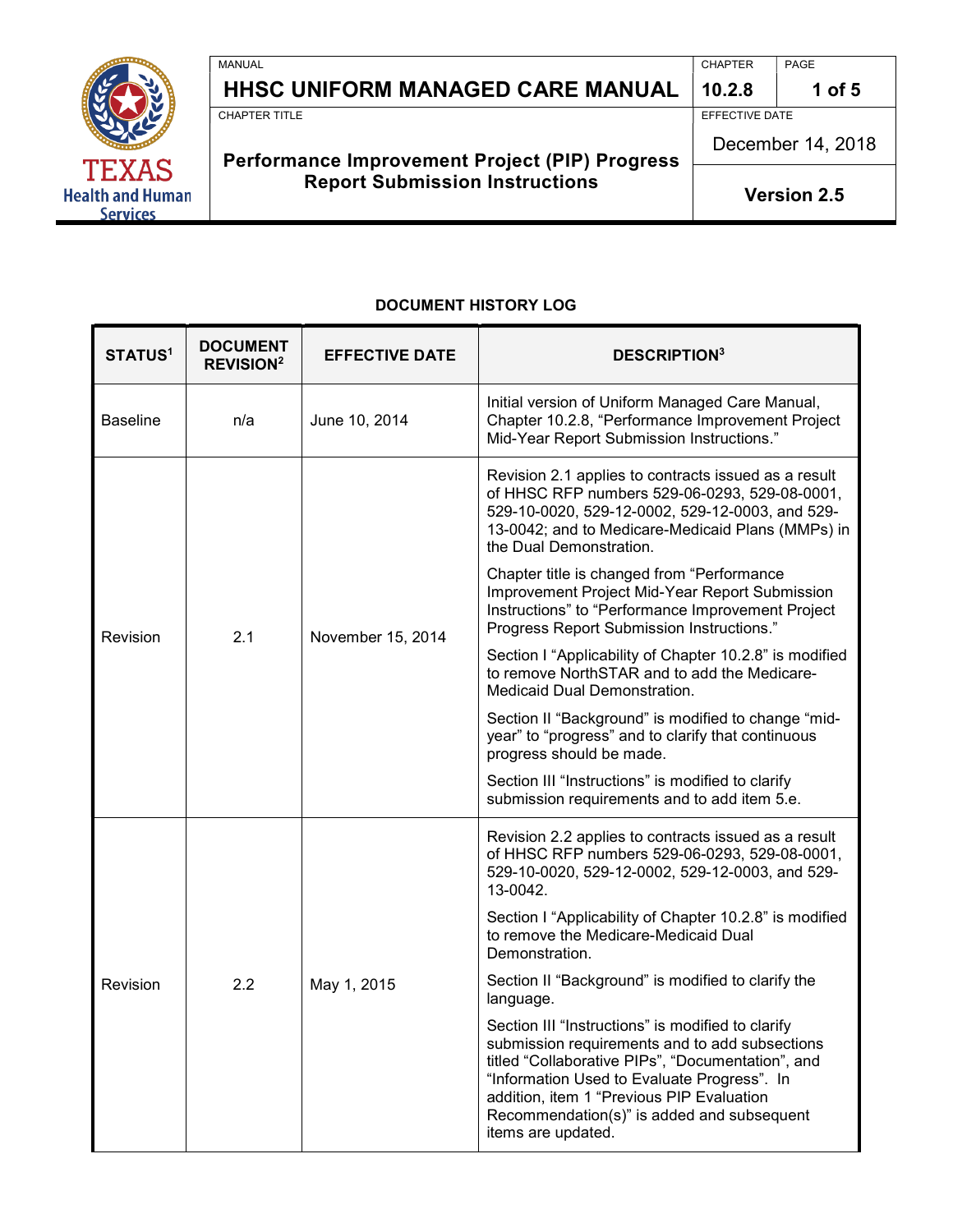

# HHSC UNIFORM MANAGED CARE MANUAL  $\vert$  10.2.8  $\vert$  2 of 5

MANUAL PAGE PROPER PROPER PROPER PROPER PROPER PROPER PROPERTY IN A MANUAL PROPERTY OF PAGE.

EFFECTIVE DATE

**CHAPTER TITLE** 

# Performance Improvement Project (PIP) Progress Report Submission Instructions

December 14, 2018

Version 2.5

#### DOCUMENT HISTORY LOG

| <b>STATUS1</b> | <b>DOCUMENT</b><br><b>REVISION<sup>2</sup></b> | <b>EFFECTIVE DATE</b> | <b>DESCRIPTION3</b>                                                                                                                                                                                                                                                                           |
|----------------|------------------------------------------------|-----------------------|-----------------------------------------------------------------------------------------------------------------------------------------------------------------------------------------------------------------------------------------------------------------------------------------------|
| Revision       | 2.3                                            | April 1, 2016         | Revision 2.3 applies to contracts issued as a result<br>of HHSC RFP numbers 529-08-0001, 529-10-0020,<br>529-12-0002, 529-12-0003, 529-13-0042, 529-13-<br>0071, and 529-15-0001.<br>Section I "Applicability of Chapter 10.2.8" is modified                                                  |
|                |                                                |                       | to add the STAR Kids Program.                                                                                                                                                                                                                                                                 |
| Revision       | 2.4                                            | November 1, 2016      | Section III "Instructions" is modified to remove the<br>due date and refer to UMCM Chapter 5.0<br>"Consolidated Deliverables Matrix" instead.                                                                                                                                                 |
| Revision       | 2.5                                            | December 14, 2018     | Revision 2.5 applies to contracts issued as a result<br>of HHSC RFP numbers 529-06-0293, 529-08-0001,<br>529-10-0020, 529-12-0002, 529-12-0003, and 529-<br>13-0042; and to Medicare-Medicaid Plans (MMPs) in<br>the Dual Demonstration.<br>Section III "Instructions" is modified to include |
|                |                                                |                       | DMO <sub>s</sub> .                                                                                                                                                                                                                                                                            |

 <sup>1</sup> Status should be represented as "Baseline" for initial issuances, "Revision" for changes to the Baseline version, and "Cancellation" for withdrawn versions.

 $^2$  Revisions should be numbered according to the version of the issuance and sequential numbering of the revision—e.g., "1.2" refers to the first version of the document and the second revision.

 $3$  Brief description of the changes to the document made in the revision.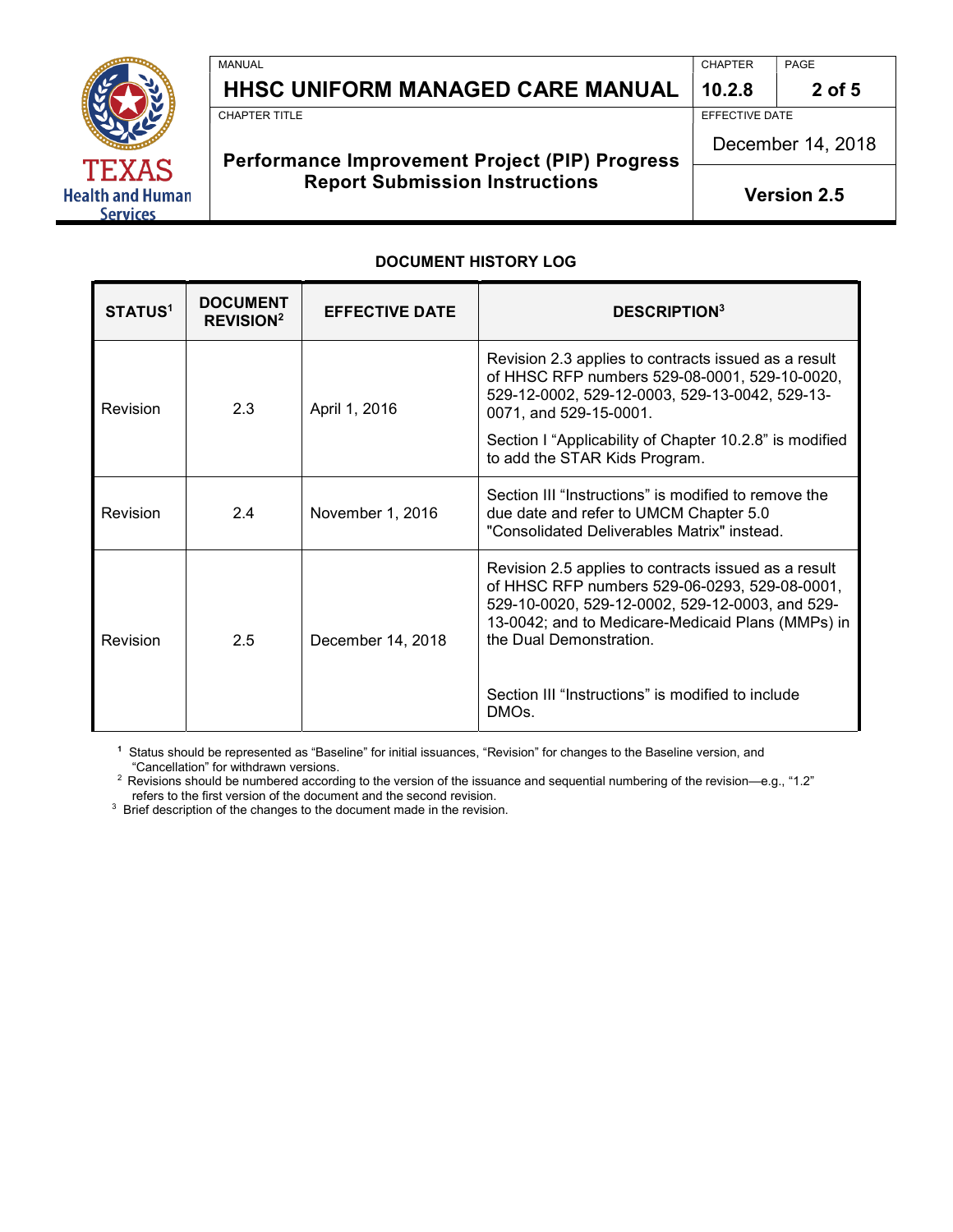

#### I. Applicability of Chapter 10.2.8

 This chapter applies to Managed Care Organizations (MCOs) participating in the STAR, STAR+PLUS, CHIP, STAR Kids, and STAR Health programs, and Dental Contractors providing Children's Medicaid Dental and CHIP Dental Services. In this chapter, references to "CHIP" or the "CHIP Managed Care Program(s)" apply to the CHIP Program and the CHIP Dental Contractors, unless the programs are identified separately. References to "Medicaid" or the "Medicaid Managed Care Program(s)" apply to the STAR, STAR+PLUS, STAR Kids, and STAR Health Programs, and the Medicaid Dental Contractors, unless the programs are identified separately. The term "MCO" includes health maintenance organizations (HMOs), exclusive provider organizations (EPOs), insurers, dental maintenance organizations (DMOs), and any other entities licensed or approved by the Texas Department of Insurance.

The requirements in this chapter apply to all programs, except where noted.

#### II. Background

 The purpose of the health care quality performance improvement project (PIP) progress reports is to assess progress on implementation of current PIPs. In order for PIPs to achieve real improvements in care, continuous progress should be made to ensure necessary systems changes address the root cause of the PIP topic. The progress reports will allow HHSC Quality Assurance, Health Plan Management, and the External Quality Review Organization (EQRO) to provide feedback and recommendations to MCOs to ensure the PIP interventions are progressing at a satisfactory pace.

#### III. Instructions

#### PIPs

 The MCO is required to provide progress reports for each PIP. If the MCO is conducting a PIP topic that serves multiple programs and the interventions are the same for each program, the MCO may submit the progress report as a single report or as separate reports. MCOs that choose to submit a single progress report for a PIP topic serving multiple programs must ensure the implementation data for each program is reported separately in the same report.

 PIP progress reports should address progress achieved since implementation of the PIP. This means that each MCO will submit two progress reports for a two-year PIP and three progress reports for a three-year PIP. Please see UMCM Chapter 5.0, "Consolidated Deliverables Matrix" for additional submission instructions.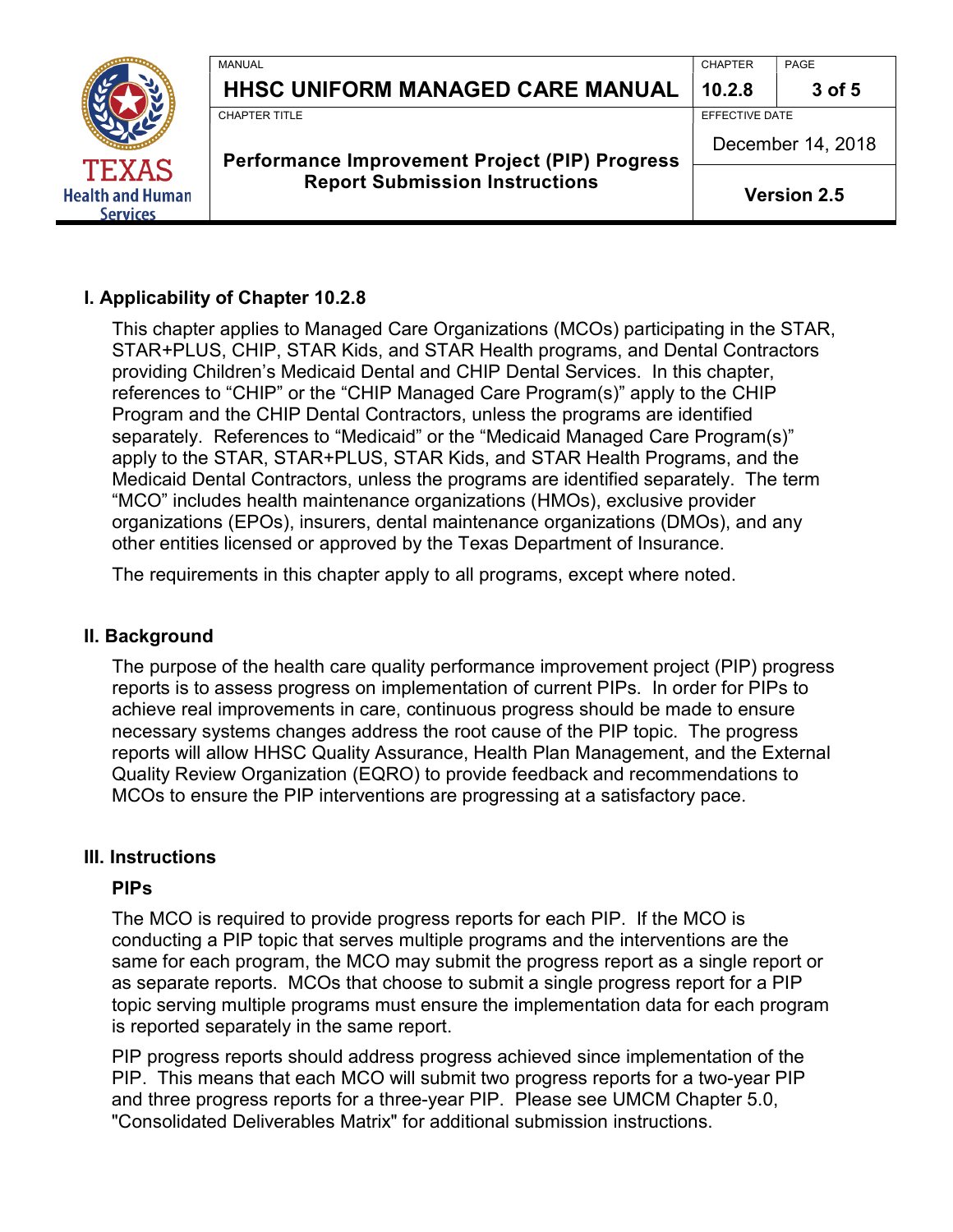

The following information should be included in each PIP progress report.

# Demographic Information

- 1. MCO name;
- 2. Project leader's name, title, telephone number, and e-mail address;
- 3. PIP topic/name;
- 4. Implementation date of the PIP;
- 5. Date the PIP progress report was submitted; and
- 6. Program(s) included in the PIP.

#### Collaborative PIPs

 Indicate whether or not the PIP is a collaborative PIP. If it is, provide the names of the MCOs, DMOs, community organizations, and/or Delivery System Reform Incentive Payment (DSRIP) program collaborators. Community organizations must be not-for- profit organizations and cannot be an existing contractor of the health plan unless special approval is obtained from HHSC. Examples of community organizations include social service organizations addressing social determinants of health such as organizations addressing hunger/nutrition, homelessness, and employment schools, public health organizations, and Women, Infants, and Children (WIC) programs. HHSC reserves the right to determine whether or not a collaboration is appropriate or sufficient.

## Documentation

 If any changes were made to the PIP since the PIP was last submitted to the EQRO, the PIP progress reports should include the revised PIP plan with tracked changes (including all recommendations made by the EQRO) and a clean version of the revised PIP plan. When updating the PIP plan, the original template can be used as long as all required information from the most current template is included.

## Information Used to Evaluate Progress

## 1. Previous PIP Evaluation Recommendation(s)

 MCOs are required to incorporate all EQRO recommendations, unless an exception has been granted via the process outlined in UMCM Chapter 10.2.4. If actions have not been taken to meet previous PIP evaluation recommendations, the MCO will receive a score of zero on their progress report and will be required to resubmit the report within